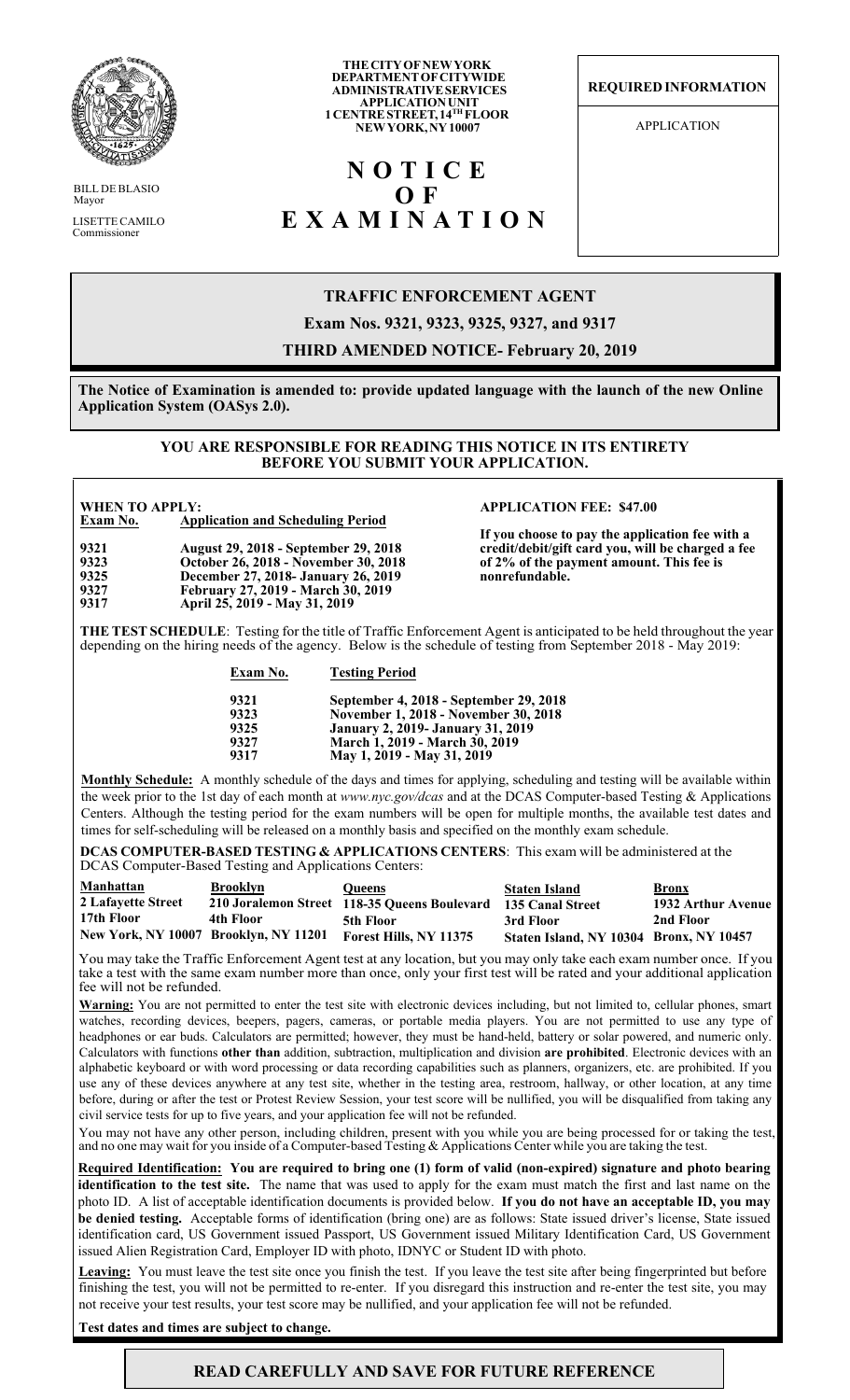**WHAT THE JOB INVOLVES**: At Assignment Level I, under supervision, Traffic Enforcement Agents patrol an assigned area in order to enforce laws, rules and regulations relating to movement, parking, stopping and standing of vehicles. They prepare and issue paper and electronic summonses for violations; prepare and issue summonses to vehicles and motorists; testify at administrative hearing offices and court; report inoperative or missing parking meters and traffic conditions requiring attention; prepare required reports; operate a motor vehicle; operate portable and vehicle radios and other electronic equipment; and perform related work.

**Special Working Conditions**: Traffic Enforcement Agents will be required to work rotating shifts, including Saturdays, Sundays, holidays and overtime, depending upon the needs of the service. The work week is 40 hours.

Some of the physical activities performed by Traffic Enforcement Agents and environmental conditions experienced are working outdoors in all kinds of weather and patrolling on foot for long periods of time.

(This is a brief description of what you might do in this position and does not include all the duties of this position.)

- **THE SALARY**: The current minimum salary is \$30,706 per annum. This salary is subject to collective bargaining increase. In addition, there are three assignment levels at higher salary rates. Appointments will be made to Assignment Level 1. Upon satisfactory completion of the one year probationary period, candidates will be eligible for appointment to Assignment Level 2; the current minimum salary is \$38,625. Levels 1, 2, and 3 have salary steps based on the union contract.
- Online Application System (OASys) at *www.nyc.gov/examsforjobs*. Follow the onscreen application instructions for electronically submitting your application and payment and completing any required information. A unique and valid email address is required to apply online. Several internet service providers, including but not limited to Google, Yahoo!, AOL, Outlook.com, and Mail.com offer free email addresses. **All new OASys accounts require verification before a candidate can apply to ensure the accuracy of candidate information. Verification is instantaneous for most accounts and you will receive a confirmation email with instruction to activate your account. For any account creation issues, you will receive onscreen prompts to contact DCAS. This review may require up to two (2) business days to be reviewed and resolved**. **Please keep this information and the application period deadline in mind when creating your account. HOW TO APPLY**: If you believe you meet the requirements in the "How to Qualify" section, apply using the

The following methods of payment are acceptable: major credit card, bank card associated with a bank account, or a prepaid debit card with a credit card logo which you may purchase online or at various retail outlets. If you are receiving or participating in certain forms of public assistance/benefits/programs, or are a veteran, you may qualify to have the application fee waived. For more information on eligibility for a fee waiver and documentation requirements visit the Fee Waiver FAQ on the Online Application System at: *https://a856-exams.nyc.gov/OASysWeb/Home/FAQ*

You may come to the DCAS Computer-based Testing & Applications Centers to apply for this examination online and submit a money order payable to DCAS (Exams) or to submit documentation for a fee waiver.

The centers will be open Monday through Saturday from 9:00 AM to 5:00 PM:

| <b>Manhattan</b>   | <b>Brooklyn</b> | <b>Oueens</b>                                                 | <b>Staten Island</b>                    | <b>Bronx</b>       |
|--------------------|-----------------|---------------------------------------------------------------|-----------------------------------------|--------------------|
| 2 Lafayette Street |                 | 210 Joralemon Street 118-35 Queens Boulevard 135 Canal Street |                                         | 1932 Arthur Avenue |
| 17th Floor         | 4th Floor       | 5th Floor                                                     | 3rd Floor                               | 2nd Floor          |
|                    |                 | New York, NY 10007 Brooklyn, NY 11201 Forest Hills, NY 11375  | Staten Island, NY 10304 Bronx, NY 10457 |                    |

For questions regarding scheduling and rescheduling refer to the Reservation and Rescheduling FAQs at *https://a856-eeexams.nyc.gov/OLEE/SeatReservation/FAQReservation.aspx*.

The administration of the test is subject to change in the event of an unforeseen occurrence. If you wish to verify the test date and time, you may call the DCAS Interactive Voice Response (IVR) system at (212) 669-1357 two hours before the test session you wish to attend to hear if the test is not being administered at that time. The recorded message will be heard after the "Thank you for calling" greeting. If there is no message regarding testing at the Centers, it means that testing will be administered as scheduled for that day.

**Special Circumstances Guide**: This guide is located on the DCAS website at *www.nyc.gov/html/dcas/downloads/pdf/misc/pdf\_c\_special\_circumstances\_guide.pdf* and available at the DCAS Computer-based Testing & Applications Centers. This guide gives important information about requesting an alternate test date because of religious observance or a special test accommodation for disability, claiming Veterans' or Legacy credit, and notifying DCAS of a change in your mailing address. Follow all instructions on the Special Circumstances Guide that pertain to you when you complete your "Application for Examination."

If you plan to request special testing accommodations due to disability, do not apply for an exam and selfschedule through OASys. Refer to the Special Test Accommodations Section at the end of this Notice of Examination for instructions on how to apply.

You will be given the test before we review your qualifications. You are responsible for determining whether or not you meet the qualification requirements for this examination prior to submitting your application. If you are marked "Not Qualified," your application fee will not be refunded.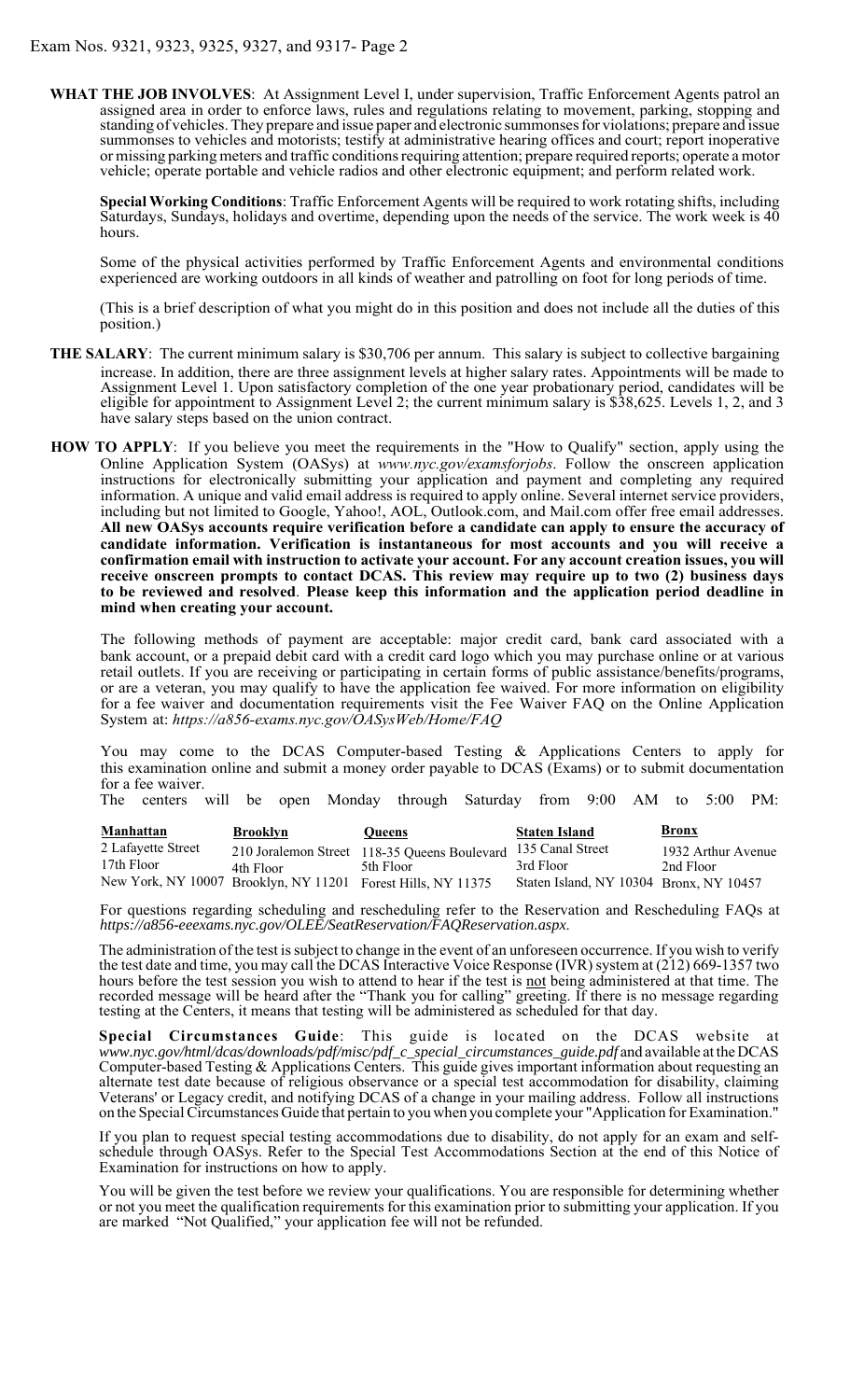#### **HOW TO QUALIFY**:

**Education and Experience Requirements**: By **January 31, 2019** for Exam Nos. 9321, 9323 and 9325, **or** by **June 30, 2019** for Exam Nos. 9327 and 9317, you must have:

A four-year high school diploma or its educational equivalent, approved by a State's Department of Education or a recognized accrediting organization.

If you were educated outside the United States, you must have your foreign education evaluated to determine its equivalence to education obtained in the United States. You will receive instructions from the Police Department during the pre-employment screening process regarding the approved evaluation services that you may use for foreign education.

**Driver License Requirement:** By the time you are appointed to this position, you must have a motor vehicle driver license valid in the State of New York. Assignment to Traffic Enforcement Agent Level III requires a W (tow truck) endorsement to your motor vehicle license. This license must not include any restrictions which would preclude the performance of Traffic Enforcement Agent work and must be maintained for the duration of employment. If you have moving violations, license suspensions or an accident record, you may be disqualified.

**Medical and Psychological Requirement:** Medical and psychological guidelines have been established for the position of Traffic Enforcement Agent. You will be examined to determine whether you can perform the essential functions of a Traffic Enforcement Agent. Where appropriate, a reasonable accommodation will be provided for a person with a disability to enable him or her to take these medical and psychological examinations, and/or to perform the essential functions of the job. Eligibles may have to pass an additional medical screening before assignment to Assignment Level III.

**Drug Screening Requirement:** You must pass a drug screening in order to be appointed. Incumbents at Assignment Level III are subject to additional drug screening.

**Special Patrolman Status:** Assignment to Traffic Enforcement Agent Level IV requires that you qualify for Special Patrolman status from the NYC Police Commissioner as governed by Administrative Code Section 14-106 and Chapter 13 of Title 38 of the Rules of the City of New York. This designation must be maintained for the duration of employment at Assignment Level IV. Consult the **appointing agency's personnel office** at the time of your assignment to Level IV for the qualifications for Special Patrolman Status.

**Residency Requirement Advisory:** Under New York City Administrative Code Section 12-120, you might need to be a resident of the City of New York within 90 days of the date you are appointed to this position. Since residency requirements vary by title, appointing agency and length of service, consult the **appointing agency's personnel office** at the time of the appointment interview to find out if City residency is required.

**English Requirement:** You must be able to understand and be understood in English.

**Proof of Identity:** Under the Immigration Reform and Control Act of 1986, you must be able to prove your identity and your right to obtain employment in the United States prior to employment with the City of New York.

**THE TEST**: You will be given a multiple-choice test at a computer terminal. Your score on this test will be used to determine your place on an eligible list. You must achieve a score of at least 70% to pass the test. The multiplechoice test may include questions which require the use of any of the following abilities:

**Written Comprehension**: understanding written sentences and paragraphs. Example: A Traffic Enforcement Agent might need this ability when reading traffic regulation signs to determine if a vehicle is in violation.

**Written Expression:** using English words or sentences in writing so that others will understand. Example: A Traffic Enforcement Agent might need this ability to prepare reports.

**Memorization:** remembering information, such as words, numbers, pictures and procedures. Pieces of information can be remembered by themselves or with other pieces of information. Example: A Traffic Enforcement Agent might need this ability to report inoperable or missing parking meters and traffic conditions requiring attention.

**Problem Sensitivity**: being able to tell when something is wrong or is likely to go wrong. Problem sensitivity includes being able to identify the whole problem as well as the elements of the problem. Example: A Traffic Enforcement Agent might need this ability to monitor traffic flow and impediments, including, but not limited to on-street construction, manhole activity, or special events.

**Information Ordering:** following correctly a given rule or set of rules to arrange things or actions in a certain order. The rule or set of rules used must be given. The things or actions to be put in order can include numbers, letters, words, pictures, procedures, sentences, and mathematical or logical operations. Example: A Traffic Enforcement Agent might need this ability to place summonses in order by the type of infraction.

**Spatial Orientation:** determining where you are in relation to the location of some object or where the object is in relation to you. Example: A Traffic Enforcement Agent might need this ability to direct and control traffic at assigned locations.

**Deductive Reasoning:** applying general rules to specific problems to come up with logical answers. It involves deciding if an answer makes sense. Example: A Traffic Enforcement Agent might need this ability to enforce rules and regulations relating to movement, parking, stopping, and standing of vehicles.